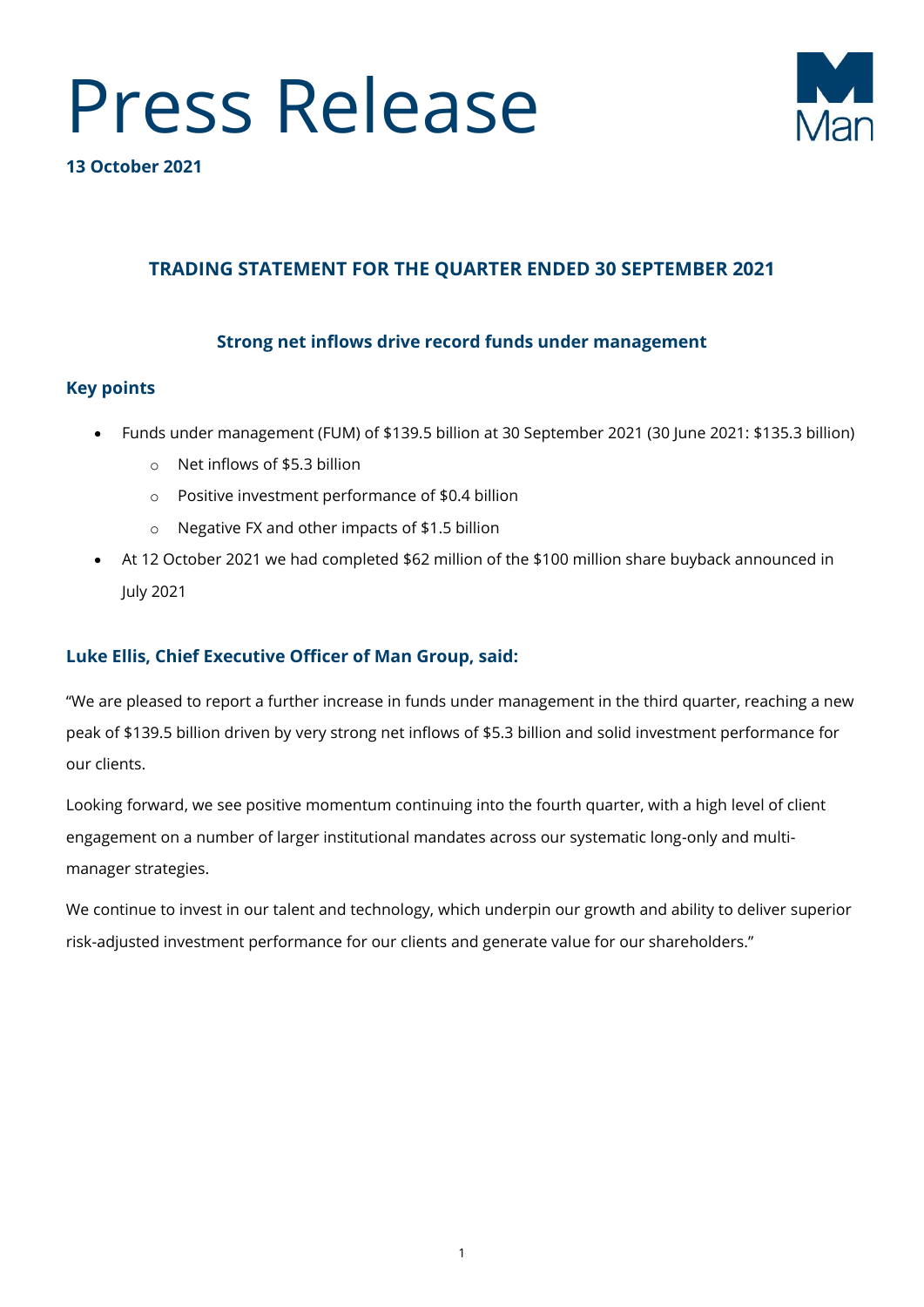### **FUM commentary for the quarter ended 30 September 2021**

FUM increased by 3% to \$139.5 billion in the third quarter. This was driven by net inflows of \$5.3 billion primarily from our alternative strategies and positive investment performance of \$0.4 billion. Negative FX and other movements of \$1.5 billion resulted from a stronger US dollar particularly against sterling and the euro.

| \$bn                    | <b>FUM at</b><br>30 June<br>2021 | Net inflows/<br>(outflows) | Investment<br>performance | <b>FX &amp; other</b> | <b>FUM at</b><br>30 September<br>2021 |
|-------------------------|----------------------------------|----------------------------|---------------------------|-----------------------|---------------------------------------|
| Absolute return         | 38.3                             | 2.1                        | 0.1                       | (0.6)                 | 39.9                                  |
| Total return            | 32.5                             | 2.6                        | 0.3                       | (0.8)                 | 34.6                                  |
| Multi-manager solutions | 13.4                             | 0.4                        | 0.1                       | 0.2                   | 14.1                                  |
| <b>Alternative</b>      | 84.2                             | 5.1                        | 0.5                       | (1.2)                 | 88.6                                  |
| Systematic long-only    | 30.7                             | (0.2)                      | (0.4)                     | (0.1)                 | 30.0                                  |
| Discretionary long-only | 20.4                             | 0.4                        | 0.3                       | (0.2)                 | 20.9                                  |
| Long-only               | 51.1                             | 0.2                        | (0.1)                     | (0.3)                 | 50.9                                  |
| <b>Total</b>            | 135.3                            | 5.3                        | 0.4                       | (1.5)                 | 139.5                                 |

## **FUM movements for the quarter ended 30 September 2021**

#### **Alternative**

Alternative FUM increased by \$4.4 billion in the third quarter. Net inflows of \$5.1 billion were driven by AHL TargetRisk and Man Institutional Solutions, partly offset by outflows from Alternative Risk Premia. Positive investment performance of \$0.5 billion was delivered across various strategies, including GLG Alpha Select (+3.8%) and AHL TargetRisk (+3.7%), in the three months to 30 September 2021.

#### **Long-only**

Long-only FUM decreased by \$0.2 billion in the third quarter. Net inflows of \$0.2 billion were driven by inflows into GLG High Yield, our discretionary long-only credit strategy, partially offset by outflows in Europe ex-UK equity. Negative investment performance of \$0.1 billion in the three months to 30 September 2021 was driven by negative absolute performance in Numeric Emerging Markets (-7.6%), partly offset by positive absolute performance in GLG Japan CoreAlpha (+5.2%), our discretionary long-only Japan equity strategy.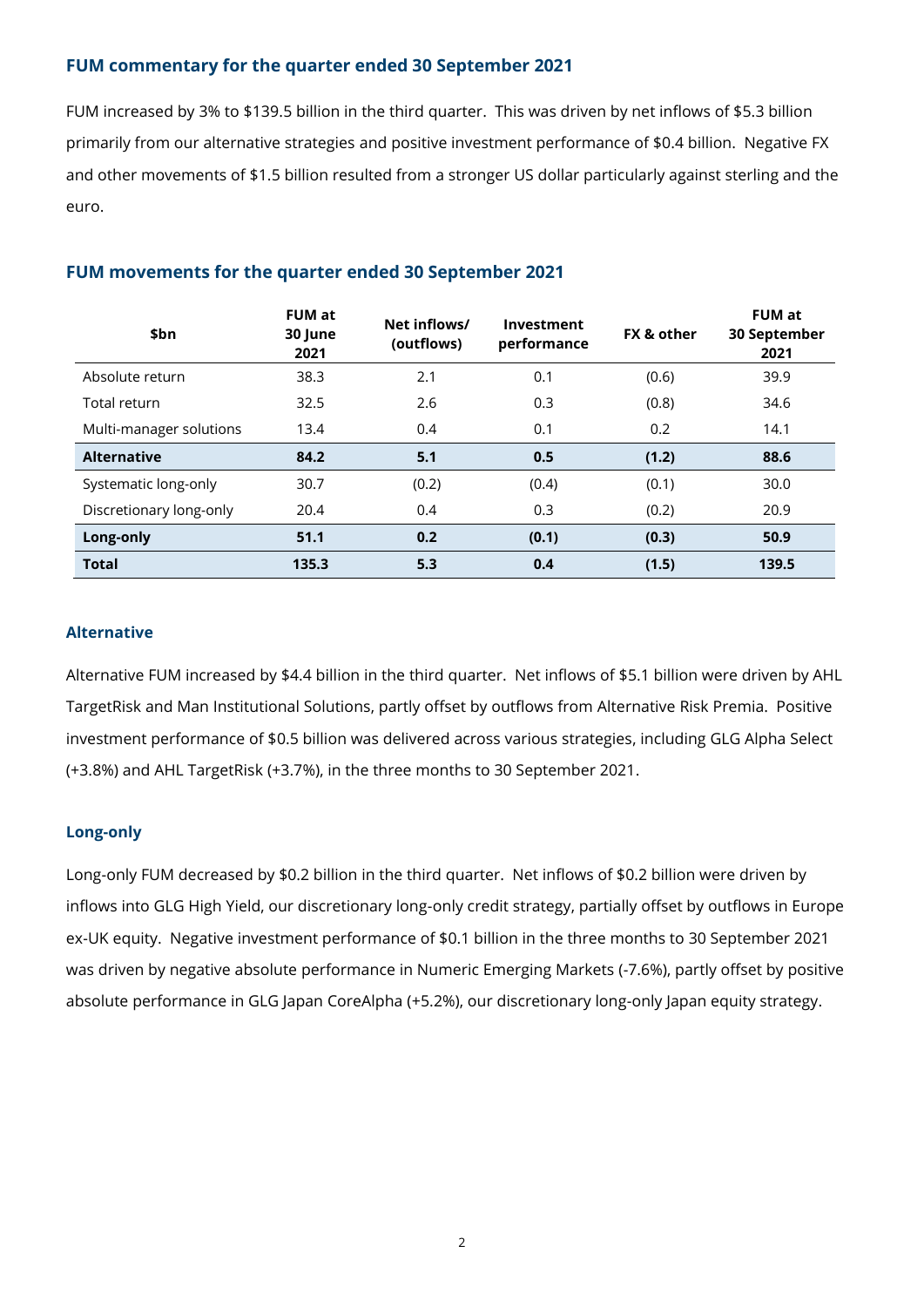# **FUM by product category**

| \$bn                                     | 30-Sep-20 | 31-Dec-20 | 31-Mar-21 | 30-Jun-21 | 30-Sep-21 |
|------------------------------------------|-----------|-----------|-----------|-----------|-----------|
| Absolute return                          | 30.0      | 34.0      | 35.4      | 38.3      | 39.9      |
| Man Institutional Solutions <sup>1</sup> | 6.1       | 7.3       | 8.3       | 9.5       | 11.1      |
| AHL Alpha                                | 6.5       | 7.6       | 7.8       | 8.3       | 7.9       |
| <b>AHL Dimension</b>                     | 5.3       | 5.3       | 4.9       | 5.5       | 5.4       |
| <b>GLG</b> equity                        | 4.2       | 4.6       | 5.1       | 4.9       | 5.1       |
| <b>AHL Evolution</b>                     | 3.8       | 4.4       | 4.2       | 4.6       | 4.5       |
| <b>AHL Diversified</b>                   | 1.4       | 1.5       | 1.5       | 1.4       | 1.4       |
| Other $2$                                | 2.7       | 3.3       | 3.6       | 4.1       | 4.5       |
| <b>Total return</b>                      | 29.0      | 29.0      | 29.1      | 32.5      | 34.6      |
| <b>AHL TargetRisk</b>                    | 9.5       | 11.2      | 11.8      | 14.3      | 16.6      |
| Alternative Risk Premia                  | 10.4      | 8.6       | 8.2       | 9.1       | 8.8       |
| CLOs and other                           | 4.8       | 5.0       | 4.8       | 4.7       | 4.8       |
| <b>Global Private Markets</b>            | 2.4       | 2.4       | 2.5       | 2.7       | 2.8       |
| Emerging markets fixed income            | 1.9       | 1.8       | 1.8       | 1.7       | 1.6       |
| <b>Multi-manager solutions</b>           | 13.4      | 14.2      | 13.9      | 13.4      | 14.1      |
| Infrastructure & direct access           | 6.8       | 7.1       | 7.2       | 7.5       | 8.1       |
| Segregated                               | 6.1       | 6.5       | 6.1       | 5.3       | 5.4       |
| Diversified and thematic FoHF            | 0.5       | 0.6       | 0.6       | 0.6       | 0.6       |
| <b>Systematic long-only</b>              | 25.2      | 27.8      | 29.0      | 30.7      | 30.0      |
| Global equity                            | 9.3       | 10.9      | 12.5      | 13.4      | 13.3      |
| International equity                     | 7.3       | 7.4       | 7.5       | 7.5       | 7.6       |
| Emerging markets equity                  | 6.5       | 7.2       | 7.1       | 8.0       | 7.4       |
| US equity                                | 2.1       | 2.3       | 1.9       | 1.8       | 1.7       |
| <b>Discretionary long-only</b>           | 15.5      | 18.6      | 19.6      | 20.4      | 20.9      |
| Credit and convertibles                  | 3.6       | 3.7       | 3.7       | 4.1       | 5.0       |
| UK equity                                | 2.7       | 4.5       | 4.7       | 4.6       | 4.7       |
| Japan equity                             | 2.9       | 3.4       | 4.3       | 4.2       | 4.2       |
| Europe ex-UK equity                      | 3.5       | 4.0       | 3.8       | 3.5       | 3.0       |
| Emerging markets fixed income            | 1.6       | 1.7       | 1.8       | 1.9       | 1.9       |
| Other $3$                                | 1.2       | 1.3       | 1.3       | 2.1       | 2.1       |
| <b>Total</b>                             | 113.1     | 123.6     | 127.0     | 135.3     | 139.5     |

1 Man Institutional Solutions includes AHL Institutional Solutions, which invests into a range of AHL strategies including AHL Alpha, AHL Dimension and AHL Evolution.

2 Includes AHL other, Numeric absolute return and GLG credit absolute return strategies.

Includes equity and multi-asset strategies.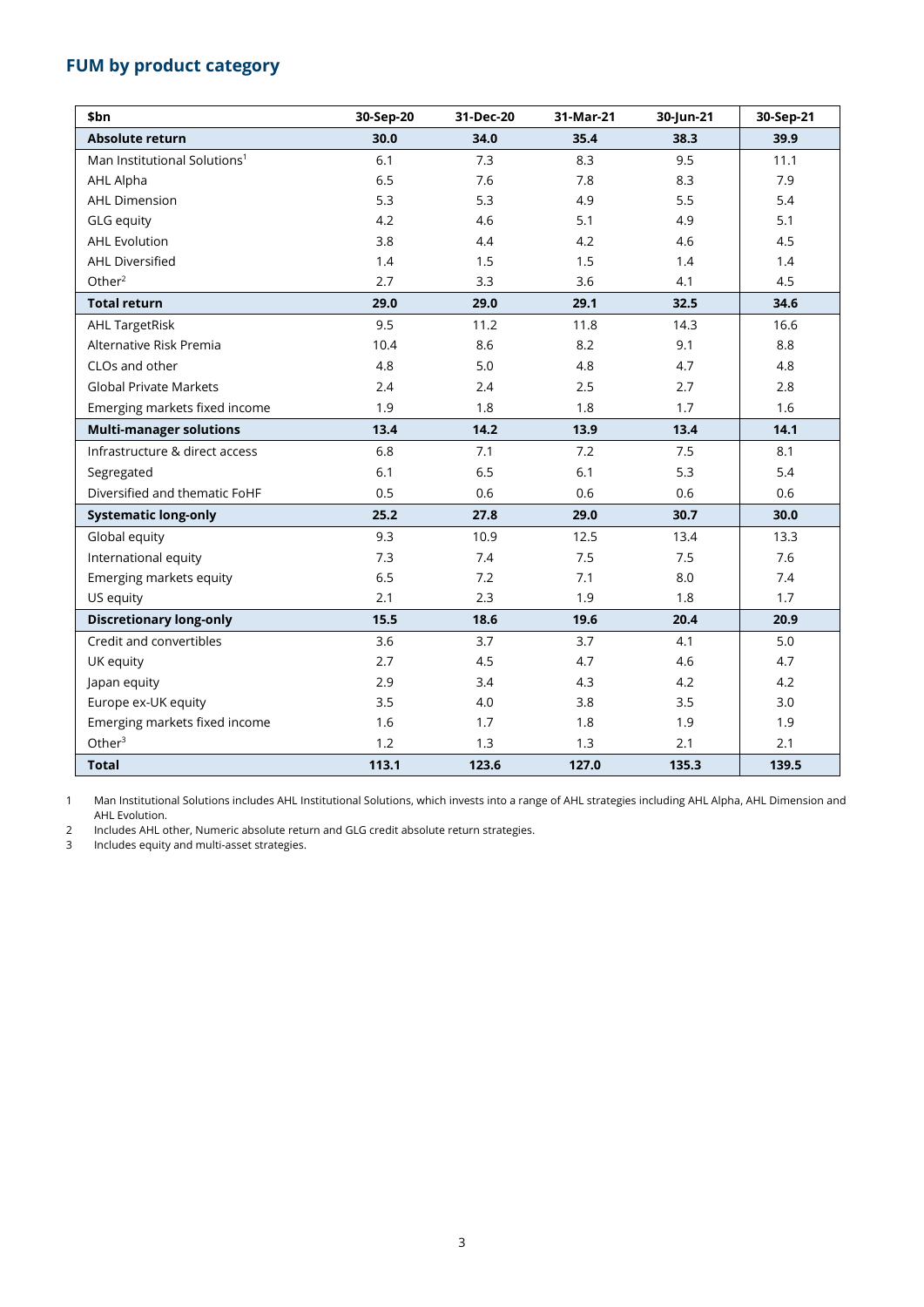#### **Investment Performance**

|                                               |                | <b>Return (net of fees)</b> |                            | Annualised return (net of fees) |                           |                             |
|-----------------------------------------------|----------------|-----------------------------|----------------------------|---------------------------------|---------------------------|-----------------------------|
|                                               |                | 3 months to<br>30 Sep 2021  | 9 months to<br>30 Sep 2021 | 3 years to<br>30 Sep 2021       | 5 years to<br>30 Sep 2021 | Inception to<br>30 Sep 2021 |
| <b>Absolute return</b>                        |                |                             |                            |                                 |                           |                             |
| AHL Alpha                                     | $\mathbf{1}$   | $-1.2%$                     | 5.6%                       | 8.2%                            | 5.3%                      | 10.6%                       |
| <b>AHL Dimension</b>                          | $\overline{2}$ | $-0.2%$                     | 6.8%                       | 2.1%                            | 2.6%                      | 4.5%                        |
| <b>AHL Evolution</b>                          | 3              | 3.6%                        | 11.7%                      | 9.8%                            | 9.8%                      | 12.7%                       |
| <b>AHL Diversified</b>                        | $\overline{4}$ | $-2.9%$                     | 5.8%                       | 10.1%                           | 5.2%                      | 10.9%                       |
| <b>GLG Alpha Select Alternative</b>           | 5              | 3.8%                        | 5.5%                       | 6.0%                            | 7.6%                      | 4.4%                        |
| GLG European Long Short Fund                  | 6              | $1.9%*$                     | $2.1%$ *                   | $0.7\%*$                        | $1.5%*$                   | $6.3%*$                     |
| <b>GLG Global Credit Multi Strategy</b>       | $\overline{7}$ | $1.2%$ *                    | $4.0\%*$                   | $5.0\%*$                        | 7.9%*                     | 11.6%*                      |
| <b>Total return</b>                           |                |                             |                            |                                 |                           |                             |
| <b>AHL TargetRisk</b>                         | 8              | 3.7%                        | 10.7%                      | 12.6%                           | 11.5%                     | 10.5%                       |
| Alternative Risk Premia                       | 9              | 1.2%                        | 7.2%                       | $-1.5%$                         | 1.7%                      | 2.5%                        |
| GLG Global Emerging Markets Debt Total Return | 10             | 0.3%                        | $-0.4%$                    | 0.2%                            | 1.0%                      | 1.7%                        |
| <b>Multi-manager solutions</b>                |                |                             |                            |                                 |                           |                             |
| FRM Diversified II                            | 11             | $2.8%*$                     | 10.2%*                     | $4.0\%*$                        | $3.8\%*$                  | $4.1%$ *                    |
| <b>Systematic long-only</b>                   |                |                             |                            |                                 |                           |                             |
| Numeric Global Core                           | 12             | $-0.4%$                     | 14.7%                      | 10.2%                           | 12.2%                     | 11.5%                       |
| Relative return                               |                | $-0.4%$                     | 1.7%                       | $-3.0%$                         | $-1.5%$                   | 0.4%                        |
| Numeric Europe Core (EUR)                     | 13             | 1.9%                        | 20.0%                      | 7.9%                            | 9.4%                      | 9.1%                        |
| Relative return                               |                | 1.2%                        | 3.8%                       | 0.0%                            | 1.3%                      | 2.4%                        |
| Numeric Emerging Markets Core                 | 14             | $-7.6%$                     | 4.3%                       | 9.8%                            | 11.2%                     | 7.6%                        |
| Relative return                               |                | 0.5%                        | 5.5%                       | 1.2%                            | 1.9%                      | 2.5%                        |
| <b>Discretionary long-only</b>                |                |                             |                            |                                 |                           |                             |
| GLG Continental European Growth Fund          | 15             | 0.9%                        | 3.9%                       | 11.9%                           | 12.8%                     | 10.0%                       |
| Relative return                               |                | 0.1%                        | $-7.8%$                    | 2.7%                            | 2.5%                      | 3.8%                        |
| GLG Japan CoreAlpha Equity Fund               | 16             | 5.2%                        | 33.3%                      | 0.8%                            | 8.4%                      | 4.1%                        |
| Relative return                               |                | $-0.1%$                     | 18.6%                      | $-5.4%$                         | $-3.0%$                   | 0.9%                        |
| <b>GLG Undervalued Assets Fund</b>            | $17\,$         | 2.8%                        | 14.3%                      | 0.3%                            | 6.5%                      | 6.7%                        |
| Relative return                               |                | 0.6%                        | 0.8%                       | $-2.8%$                         | 1.1%                      | 1.3%                        |
| <b>Indices</b>                                |                |                             |                            |                                 |                           |                             |
| HFRX Global Hedge Fund Index                  | 18             | $-0.1%$                     | 3.6%                       | 4.3%                            | 3.7%                      |                             |
| HFRI Fund of Funds Conservative Index         | 18             | 0.7%                        | 6.6%                       | 5.3%                            | 4.8%                      |                             |
| HFRI Equity Hedge (Total) Index               | 18             | $-0.4%$                     | 11.5%                      | 11.0%                           | 9.7%                      |                             |
| HFRX EH: Equity Market Neutral Index          | 18             | $-1.1%$                     | 1.3%                       | $-2.4%$                         | $-1.4%$                   |                             |
| Barclay BTOP 50 Index                         | 19             | 2.4%                        | 8.7%                       | 6.0%                            | 2.3%                      |                             |

*\*Estimated*

1 Represented by AHL Alpha plc from 17 October 1995 to 30 September 2012, and by AHL Strategies PCC Limited: Class Y AHL Alpha USD Shares from 1 October 2012 to 30 September 2013. The representative product was changed at the end of September 2012 due to the provisioning of fund liquidation costs in October 2012 for AHL Alpha plc, which resulted in tracking error compared with other Alpha Programme funds. Both funds are valued weekly; however, for comparative purposes, statistics have been calculated using the best quality price that is available at each calendar month end, using estimates where a final price is unavailable. Where a price, either estimate or final is unavailable on a calendar month end, the price on the closest date prior to the calendar month end has been used. Both of the track records have been adjusted to reflect the fee structure of AHL Alpha (Cayman) Limited - USD Shares. From 30 September 2013, the actual performance of AHL Alpha (Cayman) Limited - USD Shares is displayed.

2 Represented by AHL Strategies PCC Limited: Class B AHL Dimension USD Shares from 3 July 2006 to 31 May 2014, and by AHL Dimension (Cayman) Ltd - F USD Shares Class from 1 June 2014 until 28 February 2015 when AHL Dimension (Cayman) Ltd - A USD Shares Class is used. Representative fees of 1.5% Management Fee and 20% Performance Fee have been applied.

3 Represented by AHL Evolution Limited adjusted for the fee structure (2% p.a. management fee and 20% performance fee) from September 2005 to 31 October 2006; and by AHL Strategies PCC: Class G AHL Evolution USD from 1 November 2006 to 30 November 2011; and by the performance track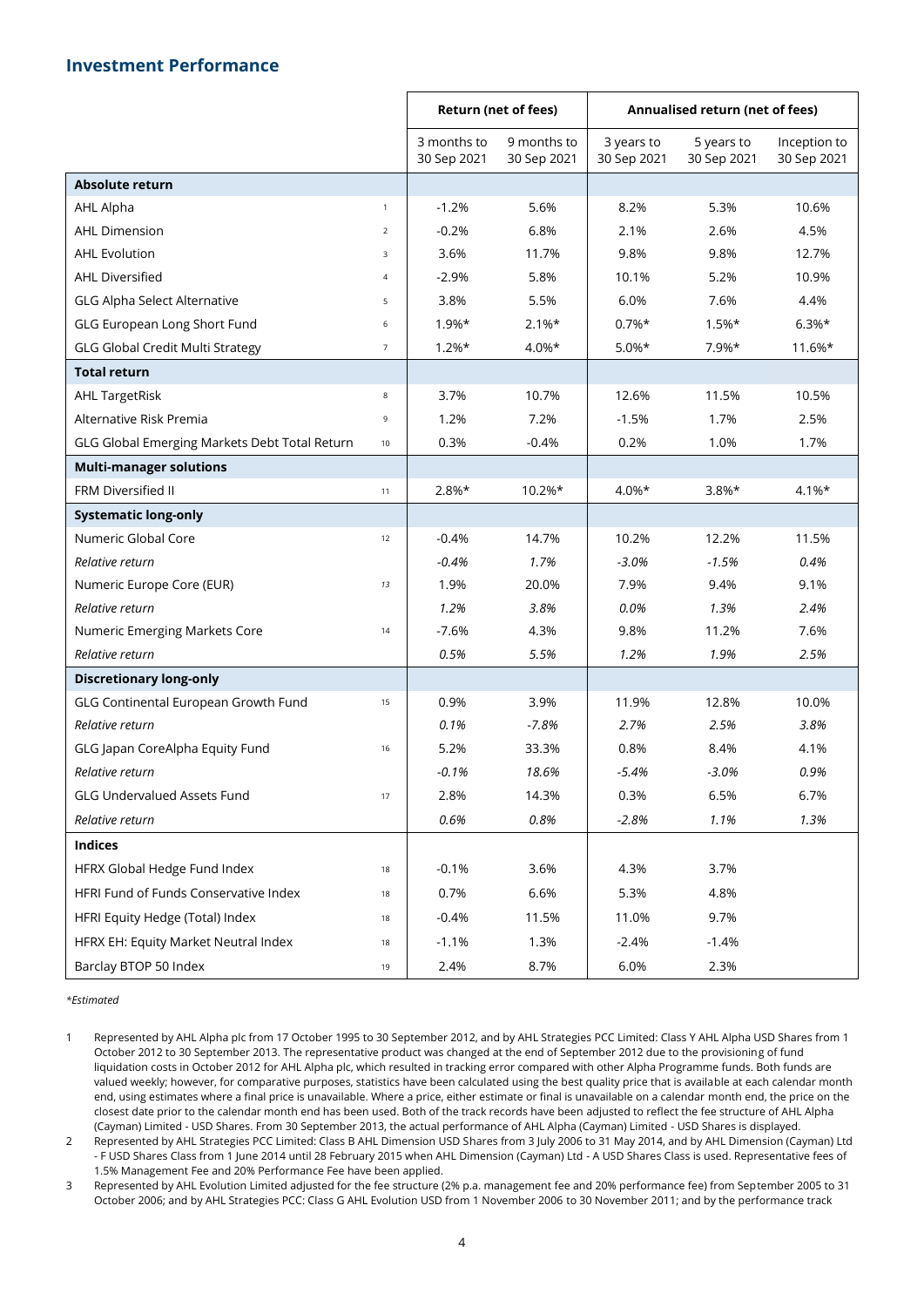record of AHL Investment Strategies SPC: Class E AHL Evolution USD Notes from 1 December 2011 to 30 November 2012. From 1 December 2012, the track record of AHL (Cayman) SPC: Class A1 Evolution USD Shares has been shown. All returns shown are net of fees.

- 4 Represented by Man AHL Diversified plc from 26 March 1996 to 29 October 2012, and by Man AHL Diversified (Guernsey) USD Shares Class A from 30 October 2012 to date. The representative product was changed at the end of October 2012 due to legal and/or regulatory restrictions on Man AHL Diversified plc preventing the product from accessing the Programme's revised target allocations. Both funds are valued weekly; however, for comparative purposes, statistics have been calculated using the best quality price that is available at each calendar month end, using estimates where a final price is unavailable. Where a price, either estimate or final is unavailable on a calendar month end, the price on the closest date prior to the calendar month end has been used.
- 5 Represented by Man GLG Alpha Select Alternative IL GBP; FUM included within GLG equity (absolute return) product category.
- 6 Represented by GLG European Long Short Fund Class D Restricted EUR until 29 June 2007. From 1 July 2007 to 31 July 2018 the performance of GLG European Long Short Fund - Class D Unrestricted is displayed. After this date, the performance of Class GLG European Long Short Fund - Class I Unrestricted is displayed; FUM included within GLG equity (absolute return) product category.
- 7 Represented by GLG Market Neutral Fund Class Z Restricted USD until 31 August 2007. From the 1 September 2007 Man GLG Global Credit Multi Strategy CL IL XX USD unrestricted; FUM included within Other under the absolute return product category.
- 8 Represented by Man AHL TargetRisk class I USD.
- 9 Represented by Man Alternative Risk Premia Class A USD.
- 10 Represented by Man GLG Global Emerging Markets Debt Total Return Class I USD; FUM included within emerging markets fixed income (total return) product category.
- 11 Represented by FRM Diversified II Fund SPC Class A USD ('the fund') until April 2018 then Class A JPY hedged to USD thereafter. However, prior to Jan 2004, FRM has created the FRM Diversified II pro forma using the following methodology: i) for the period Jan 1998 to Dec 2003, by using the returns of Absolute Alpha Fund PCC Limited – Diversified Series Share Cell ('AA Diversified - USD') adjusted for fees and/or currency, where applicable. For the period Jan 2004 to Feb 2004, the returns of the fund's master portfolio have been used, adjusted for fees and/or currency, where applicable. Post Feb 2004, the fund's actual performance has been used, which may differ from the calculated performance of the track record. There have been occasions where the 12-months' performance to date of FRM Diversified II has differed materially from that of AA Diversified. Strategy and holdings data relates to the composition of the master portfolio; FUM included within Diversified and thematic FoHF product category.
- 12 Performance relative to the MSCI World. This reference index is intended to best represent the strategy's universe. Investors may choose to compare returns for their accounts to different reference indices, resulting in differences in relative return information. Comparison to an index is for informational purposes only, as the holdings of an account managed by Numeric will differ from the securities which comprise the index and may have greater volatility than the holdings of an index.
- 13 Performance relative to the MSCI Europe (EUR). This reference index is intended to best represent the strategy's universe. Investors may choose to compare returns for their accounts to different reference indices, resulting in differences in relative return information. Comparison to an index is for informational purposes only, as the holdings of an account managed by Numeric will differ from the securities which comprise the index and may have greater volatility than the holdings of an index; FUM included within International product category.
- 14 Performance relative to MSCI Emerging Markets. This reference index is intended to best represent the strategy's universe. Investors may choose to compare returns for their accounts to different reference indices, resulting in differences in relative return information. Comparison to an index is for informational purposes only, as the holdings of an account managed by Numeric will differ from the securities which comprise the index and may have greater volatility than the holdings of an index.
- 15 Represented by Man GLG Continental European Growth Fund Class C Accumulation Shares. Relative return shown vs FTSE World Europe Ex UK (GBP, GDTR); FUM included within Europe ex-UK equity product category.
- 16 Represented by Man GLG Japan CoreAlpha Fund Class C converted to JPY until 28 January 2010. From 1 February 2010 Man GLG Japan CoreAlpha Equity Fund - Class I JPY is displayed. Relative return shown vs TOPIX (JPY, GDTR); FUM included within Japan equity product category.
- 17 Represented by Man GLG Undervalued Assets Fund C Accumulation Shares. Relative return shown vs FTSE All Share (GBP, NDTR); FUM included within UK equity product category.
- 18 HFRI and HFRX index performance over the past 4 months is subject to change.
- 19 The historical Barclay BTOP 50 Index data is subject to change.

Past or projected performance is no indication of future results. Financial indices are used for illustrative purposes only and are provided for the purpose of making a comparison to general market data as a point of reference and should not be construed as a true comparison to the strategy. The information herein is being provided solely in connection with this press release and is not intended to be, nor should it be construed or used as, investment, tax or legal advice, any recommendation or opinion regarding the appropriateness or suitability of any investment or strategy, or an offer to sell, or a solicitation of an offer to buy, an interest in any security, including an interest in any fund or pool described herein.

#### **Enquiries**

Karan Shirgaokar Director, Investor Relations +44 20 7144 1434 [investor.relations@man.com](mailto:investor.relations@man.com)

Georgiana Brunner Head of Communications +44 20 7144 1000 [media@man.com](mailto:media@man.com)

Neil Doyle FTI Consulting +44 77 7197 8220 [man@f](mailto:mangroupUK@finsbury.com)ticonsulting.com